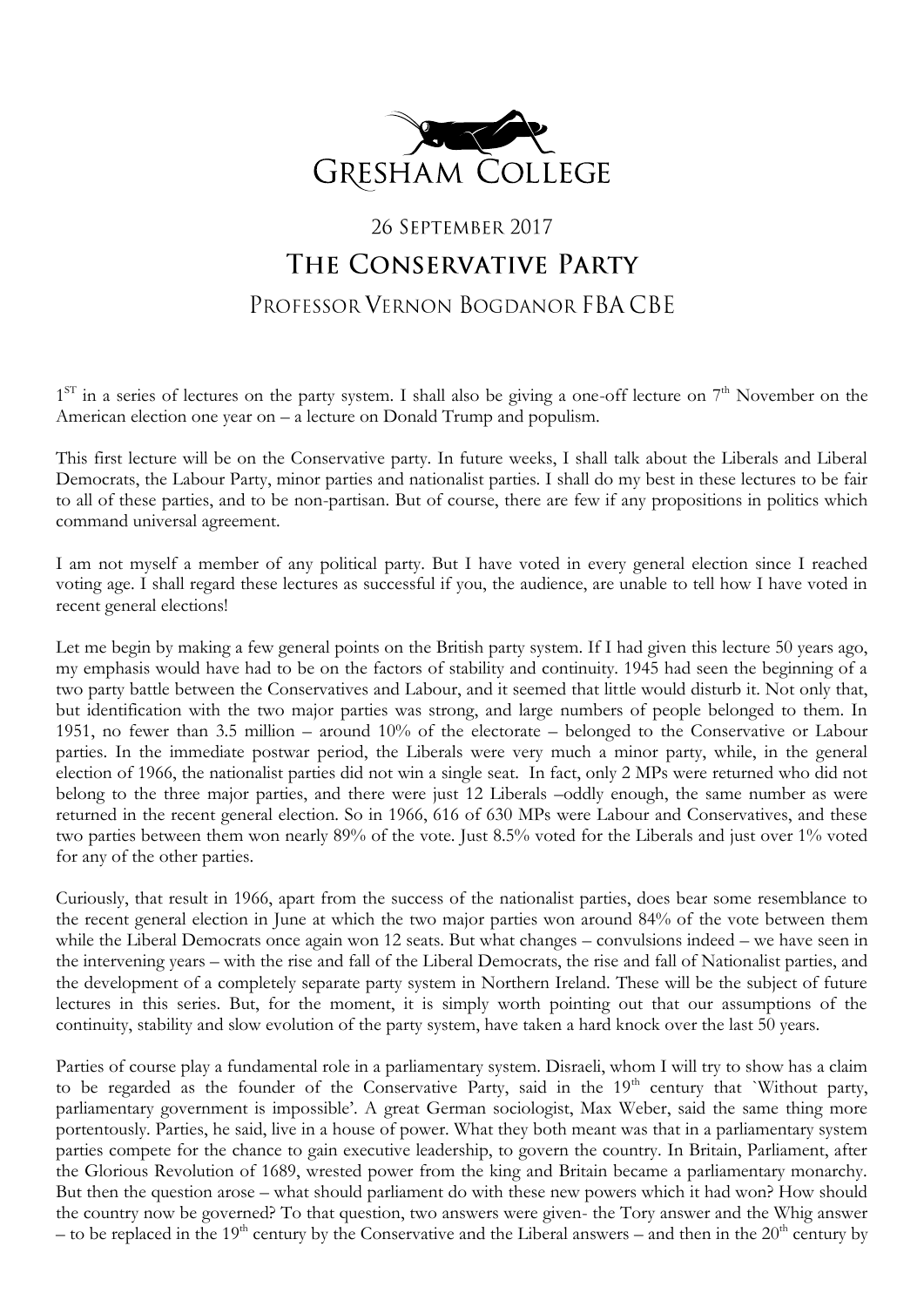

the Conservative and Labour answers. Normally, one of these parties formed a government following a general election, the other formed the opposition and sought to remove it, not perhaps through a vote in the House of Commons, but at the following general election. There was, in other words, a battle between the ins and the outs.

The minor parties seek to change the parliamentary system. The Liberal Democrats seek, as its predecessor Liberal party did, to change the electoral system to one of proportional representation, which would almost certainly fragment the party system, creating a permanent multi-party system, and no doubt coalition and minority government as occurs in much of the continent. UKIP has sought to take Britain out of the European Union, an aim that it seems to have achieved. The party, however, intends to maintain a watching brief to make sure that what it regards as the establishment parties do not backslide but carry out the peoples verdict given in the referendum held last year.

The nationalist parties seek to change the system in a different way. They do not seek to win power at Westminster. Instead they go to Westminster to emphasise that they do not wish to be there. They seek to win sufficient electoral support so as to cut loose from Westminster. Of course, they want to form a government, but not at Westminster. They want to be in government in Edinburgh or Cardiff, in their own countries once independence has been achieved. Perhaps, if independence were to be achieved, they would break up as the Irish nationalists did after Irish independence in 1922. Perhaps there would be a Scottish nationalist party of the Left contesting elections against a Scottish nationalist party of the right. We do not know. But what is clear is that the primary purpose of the nationalist parties is not to form or even sustain a government at Westminster, but to use Westminster as a forum to achieve independence. Rather like the Irish nationalist party in the 19<sup>th</sup> century their purpose in coming into Westminster is to say in a very loud voice – we do not belong here. Only time will tell whether they will be successful or not.

Political parties developed long before the age of mass suffrage. Indeed, some historians have traced them back to the  $17<sup>th</sup>$  century, to the battles between the king and parliament. The colloquial terms used for the Liberal and Conservative party in the past – Whig and Tory – the term `Tory' is of course still used to describe the Conservatives – do in fact derive from the  $17<sup>th</sup>$  century and they are not complimentary. A Whig was a Scottish cattle driver and used to describe Presbyterian rebels who sought to exclude the Catholic James II from the succession to the throne. A Tory was an Irish Catholic horse thief, and the term was used to describe the supporters of James II, and then the Jacobites.

It is not, however, entirely clear when the Conservative Party did actually begin. Until legislation passed in the year 2000, the parties were not legal entities – and so, with the Conservatives and Liberals at least, there is no obvious date at which it could be said that they had been formed.

Disraeli believed that the party had begun in the  $18<sup>th</sup>$  century. After the defeat of his government in 1880, he wrote to a colleague that the Tory party `have existed for more than a century & a half as an organised political connection & having survived the loss of the American colonies, the first Napoleon, & Lord Grey's Reform Act, they must not be snuffed out'.

But the term `Conservative' was not used in Britain in a political sense until 1830. The term `Liberal' was also first used at around the same time. Both terms were used to describe political combinations which had arisen either in sympathy to or in reaction against the French Revolution. The term `Conservative' spread rapidly after 1830 to describe those who were opposed to radical changes such as Catholic Emancipation, and the Reform Act – it seemed a less negative description than anti-reformer. In the 1830s, the party began to develop constituency associations.

But in 1846, the party split on the issue of the repeal of the Corn laws. Those who supported repeal under the leadership of the Prime Minister, Sir Robert Peel, broke from the party, and formed a separate group in Parliament called the Peelites, which eventually merged with the Liberals. In consequence of this split, the party was in opposition for almost the whole of the next 28 years, forming just three short-lived minority governments during this period. The split had a traumatic effect on the party, and is often invoked by party leaders determined to prevent it happening again. Lord Salisbury, PM at the end of the 19<sup>th</sup> century said that to act like Peel was to inflict `the heaviest disaster the party could undergo'. Salisbury's successor as Prime Minister,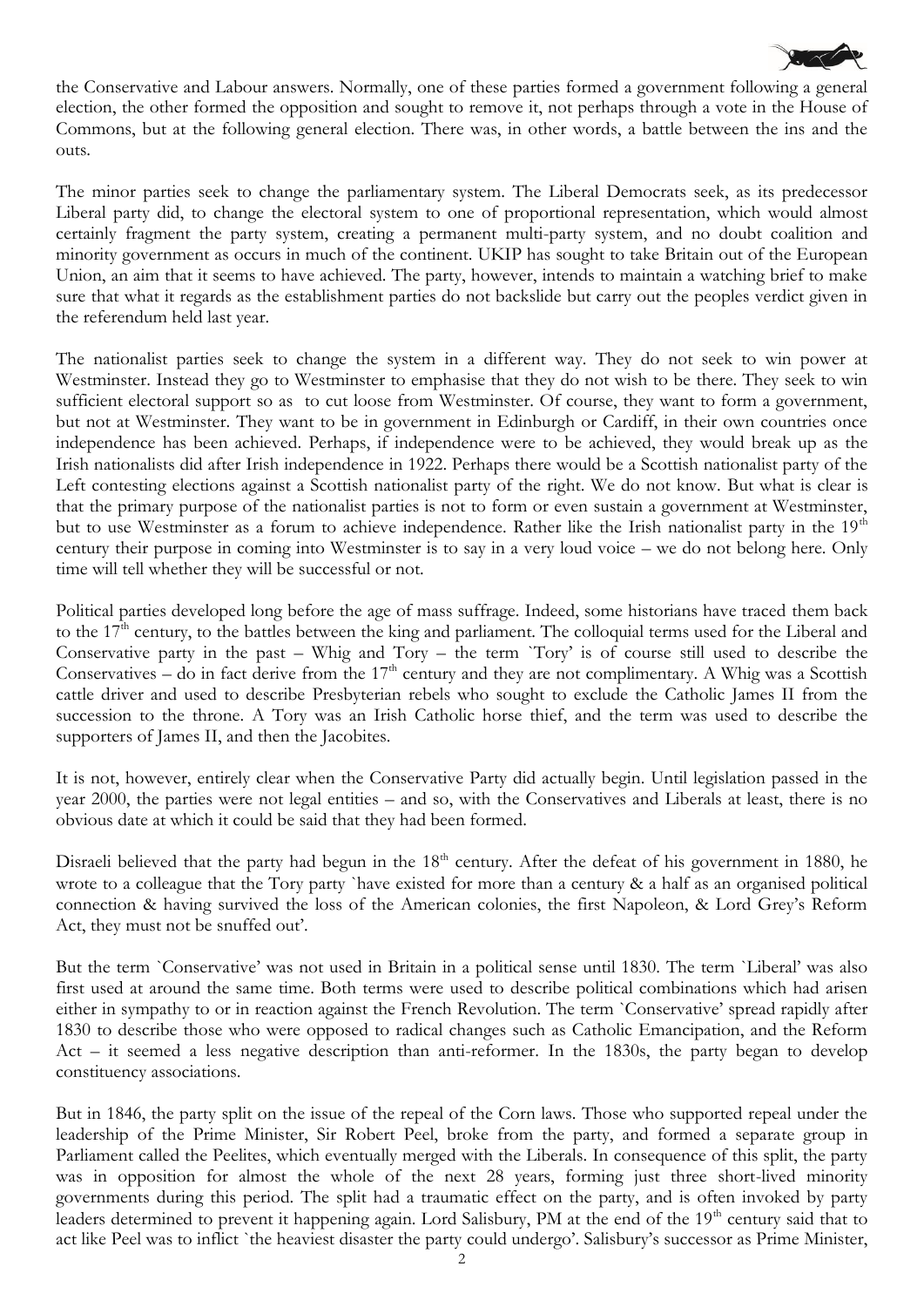

Arthur Balfour, was faced, at the beginning of the  $20<sup>th</sup>$  century, with a crisis over tariff reform. He was determined to hold the party together. He was forced to use ambiguous and delaying tactics to prevent a split, and was attacked by opponents for never making his position clear. One critic said that he had, `nailed his colours to the fence'. But he responded by saying, `I will not be another Sir Robert Peel'. In 1963, when, contrary to expectations, Lord Home became Prime Minister, rather than R A Butler, Butler' supporters pressed him not to accept the decision and to refuse to serve under Hone. But he refused to take this course, saying that the party split at the time of Peel was, for him, `the supremely unforgettable lesson of history', and that he would never under any circumstances risk that happening again. More recently, John Major, David Cameron and Theresa May have done all they could to hold together contending factions on the European issue in order to avoid a split. So far they have been successful – tho' perhaps only just.

But it is not an exaggeration to suggest that the strongest figure in the modern Conservative Party is the ghost of Sir Robert Peel.

After the 1846 split, the Conservatives did not really regain their strength until the 1860s, years which coincided with the extension of the suffrage. The extension of the suffrage meant that the parties had to develop modern organisational forms. They needed to develop machinery to link the party leadership with the members, with those who were to do the hard work of canvassing and taking voters to the polls. They needed to organise the new mass electorate and this could only be done by recruiting voluntary, unpaid party activists.

The Conservatives, as I have said, existed in an earlier form, as a parliamentary party long before the extension of the suffrage made it necessary to have an organisation in the country. But the extension of the suffrage made organisation outside Parliament necessary for purposes of canvassing and the registration of electors. The Conservatives were first in the field – though somewhat reluctantly – and strengthened their already existing electoral base. In 1867, a National Union of Conservative organisations was established whose task was to ensure that every constituency had a local association to select and support a Conservative candidate at the general election. Before 1867, constituencies had generally been supplied with candidates by the central party. But, in the future, constituency associations would choose their own candidates. In 1870, the Con Party opened a Central Office.

These developments in mass organisation were largely due to the influence of Disraeli who can, I think, claim to be the organisational founder of the Conservative Party. They were, I believe, crucial to the development of democracy in Britain. Where Conservatives embraced party organisation and had strong grassroots electoral support, they knew that they need have no fear of democracy. They would be able to win elections even under a democratic franchise. Therefore, by contrast, for example, with conservative parties in Italy or in Germany and some other countries on the Continent, they were under no temptation to resist democracy or seek to overthrow it by aiding far-right groups. Because there was already a conservative organisation before the arrival of democracy, democracy was secure. The radical right has hardly ever been strong in Britain.

Now 1867, when the National Union was founded, as well as being the year of the founding of the National Union, was the year in which the first vol of Karl Marx's Das Kapital was published. I leave it to you to consider which has had more influence in Britain – the book by Marx or the mass organisation of the Conservative Party. The Liberals rapidly followed the Conservative example with the formation of the National Liberal Federation in 1877, at whose inaugural meeting Gladstone spoke, although the real inspiration behind the Federation was the Radical mayor of Birmingham, Joseph Chamberlain.

Now, in both cases, the mass organisation of the parties developed outwards from parliament. The parliamentary party came first and then the party outside parliament. In the Conservative Party, in particular, the popular organisation of the party OUTSIDE Parliament was conceived of as subordinate to the party INSIDE Parliament. The purpose of the organisation was to secure the support of the newly enfranchised, and, in particular, the support of the working class – who were to be a majority of the electorate after the  $3<sup>rd</sup>$  Reform Act of 1884. Conservative organisation was strengthened by the Primrose League, founded in 1883, two years after Disraeli's death. Because Queen Victoria sent a wreath of primroses for Disraeli's funeral, the primrose was widely thought to be his favourite flower. It was not in fact. But that did not matter. The Primrose League was a mass organisation which at its peak in 1901, claimed to have over one and half million members. Non-voting women could join and there was a Ladies Grand Council alongside that of the men. There was also children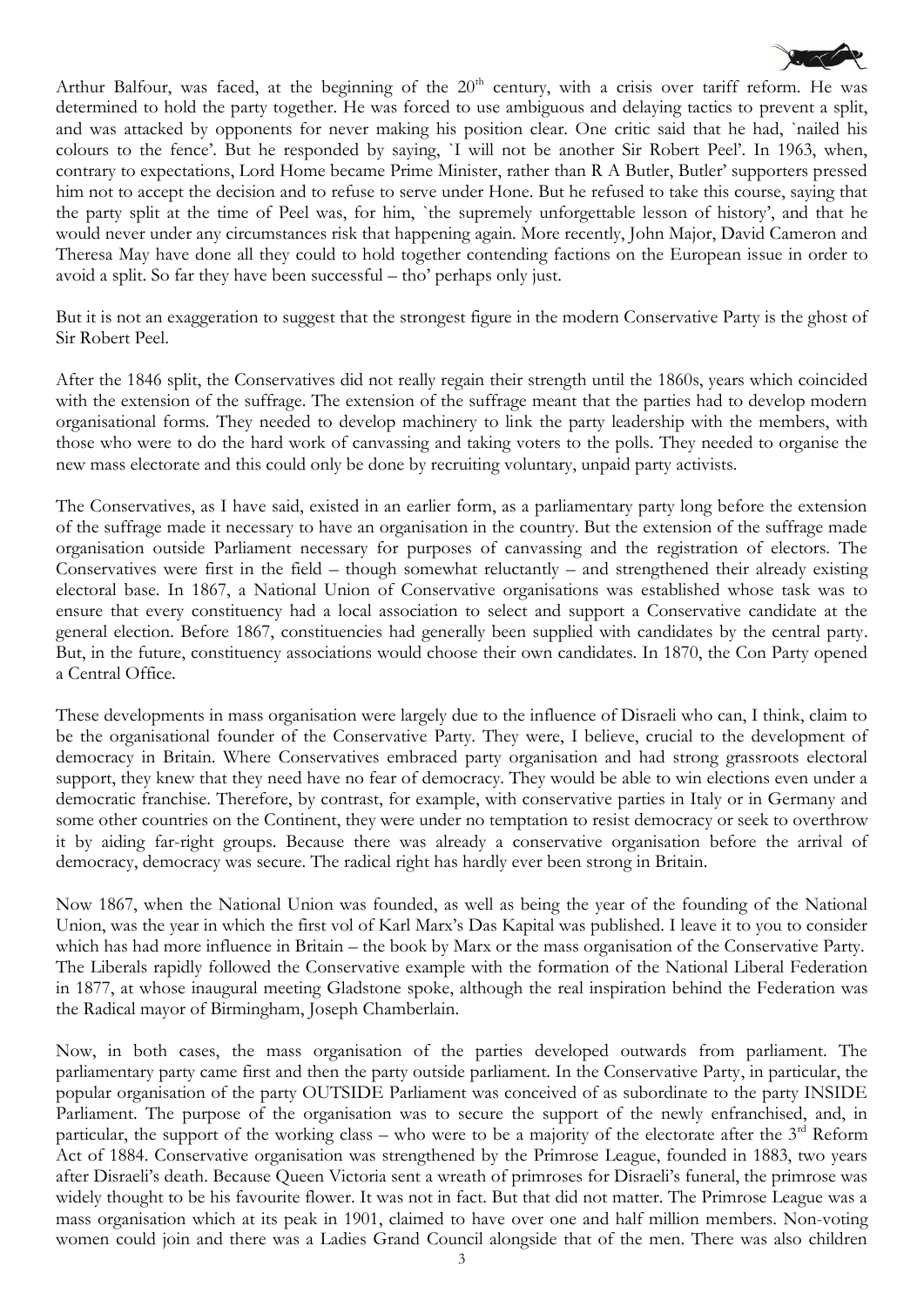

over six in the junior branches who were called buds. The purpose of the League was to enlist mass support for canvasing and other activities, essential to the success of a modern political party. But it provided a great deal of entertainment for its members including music halls, conjuring events, dances, and cycling clubs. Political events and lectures generally took a back seat. Critics called the League vulgar, but Lady Salisbury, wife of the late Victorian Prime Minister, replied, `Of course it's vulgar, but that's why we are so successful'. The Primrose League marked the transition of the Conservative Party from an elite to mass organisation.

But, with the Labour Party, the development was to be the other way round. The Labour Party was founded in 1900 before it had any MPs and before it had the remotest chance of being in government. It was formed to give a voice to the working classes, who, although a majority of the electorate, were barely represented in parliament. So, with the Labour Party, the parliamentary party was an extension of the mass party. Indeed, the Labour Party makes a distinction between its parliamentary wing, called the Parliamentary Labour Party, the PLP, and the party outside Parliament. Both together comprise the Labour Party, and the task of the Parliamentary Labour Party is conceived by many as representing the members outside Parliament. Indeed we are at present seeing a debate between the parliamentary wing of the party, and the party outside parliament on the appropriate balance of power between them. That, of course, is linked with ideological factors. The party outside Parliament strongly supports the leader, Jeremy Corbyn. The Parliamentary party, by contrast, last year passed, by a large majority a vote of no confidence in him.

But today's lecture is on the Conservative Party. It is a remarkable party for two reasons. The first is that it has a longer continuous existence than any other major party in Britain, and almost certainly a longer continuous existence than any other major party in the democratic world. One book on popular conservatism begins by saying – Pugh - 1 – `Like the poor, the Conservatives are always with us. While their opponents divide and coalesce, expand and contract in provoking and exciting ways, they appear to remain the constant element in the British political system'.

The second remarkable feature is that it has what might be called a governing vocation. It has been called the natural party of government. Arguably, it is the most successful political party in the democratic world. It has tremendous ADAPTIVE power. A book published around 20 years ago on the  $20<sup>th</sup>$  century history of the Conservative Party, to which I contributed, was entitled `The Conservative Century'. .

The great leaders of the Conservative party in the 19<sup>th</sup> century, Disraeli and Lord Salisbury, believed that democracy would prove conservative and not radical in its implications; and indeed the expansion of the franchise in the  $19<sup>th</sup>$  and  $20<sup>th</sup>$  centuries showed that popular feeling had strong conservative tendencies. After both the  $3<sup>rd</sup>$  Reform Act in 1884 and the  $4<sup>th</sup>$  in 1918 which provided for universal male suffrage and female suffrage for women over 30, there were long periods of Conservative rule.

During the 20<sup>th</sup> century, the Conservatives were in fact in government, either alone or in coalition, for two-thirds of the  $20<sup>th</sup>$  century – 66 years. But, even when they were not in government, their opponents sometimes enjoyed only a small majority in the House of Commons or had to govern without a majority at all, in a hung parliament. In the  $20<sup>th</sup>$  century there were just four governments of the Left in the  $20<sup>th</sup>$  century with comfortable majorities – in 1906, 1945, 1966 and 1997. It was only after these elections that British governments could really do things that the Conservatives did not like. And when not in government, the Conservatives were, for the whole of this period, the official opposition, the obvious alternative government.

I said a few moments ago that the Labour Party was formed to give parliamentary representation to the working class. That class was during the 20<sup>th</sup> century a majority in the electorate. Had it voted solidly for Labour, there would have been Labour governments throughout this period. But, in fact, around one-third of working-class voters have generally supported the Conservatives, while amongst the self-employed and small business people, around 90% have generally voted Conservative. That class – which Marxists call the petit bourgeoisie – was in fact far more class conscious than the working class.

WHY did a large minority of the working class tend to vote Conservative? That is the puzzle which we have to try to answer. When Disraeli died in 1881, The Times obituary declared, `In the inarticulate mass of the English populace which they held at arm's length [Dis] discerned the Conservative working man as the sculptor perceives the angel prisoned in a block of marble'.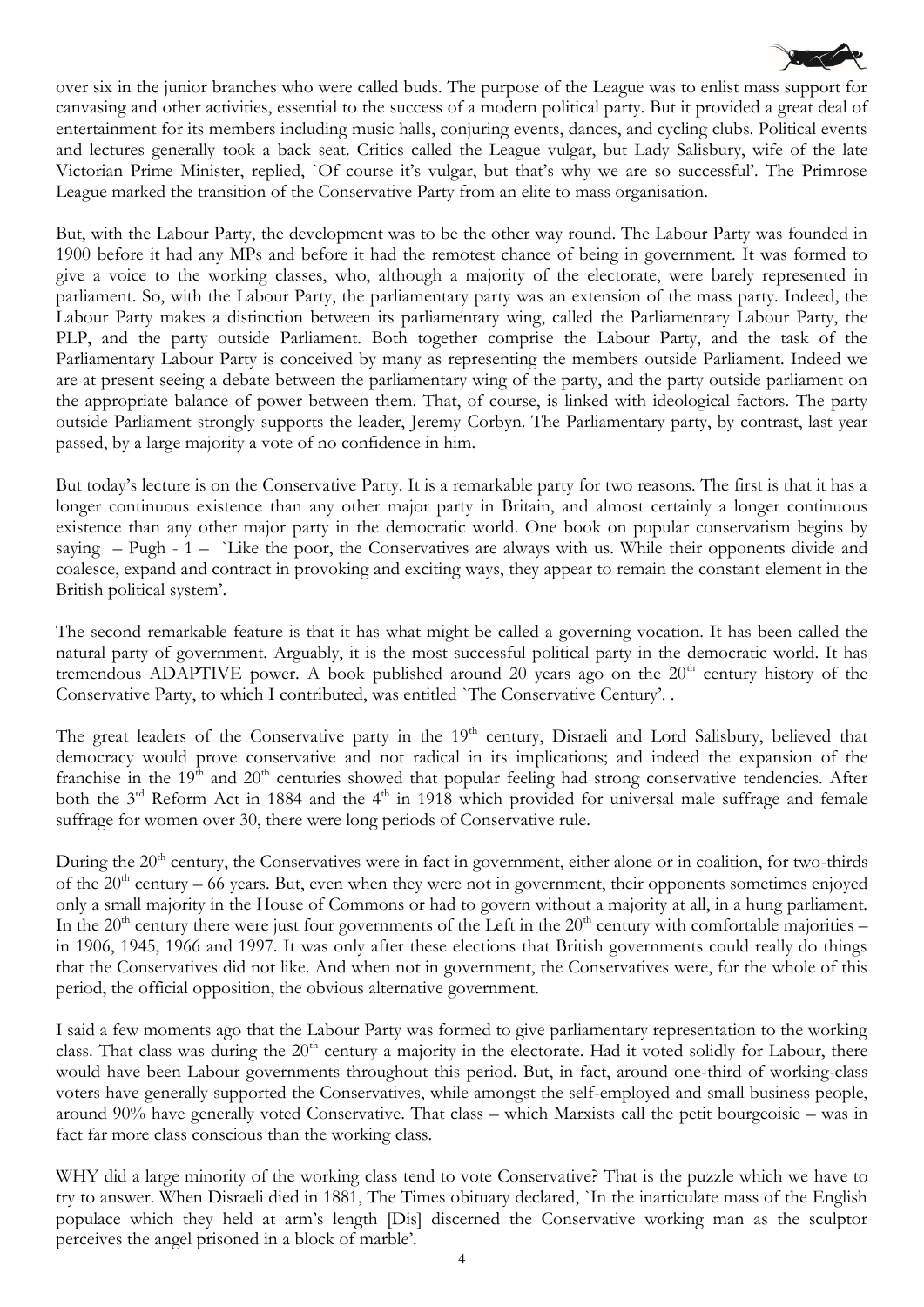

Disraeli and his successors understood that the working class was often conservative in the sense of being against change. In a speech in 1878, Disraeli said, `I look to the cultivation of public opinion, and especially in the working classes for the maintenance of the British Empire'. In the same speech he said `It is no light thing to belong to a nation where liberty and order co-exist in the greatest degree. That must benefit all classes and most particularly it must benefit the working men'. Disraeli's conclusion was that, `of all men, working men must be most Conservative'.

Modern social research shows that Disraeli may well have been right since it has been shown that many members of the working class are culturally conservative. As early as 1951, a social psychologist, Professor H.J. Eysenck, examined working class social attitudes. He discovered that his sample of the working class held much more socially conservative attitudes than his middle class sample. Amongst the views they held were support for flogging and capital punishment, opposition to interracial marriage, a belief that Jews held too much power and were not useful citizens, hostility to conscientious objectors and compulsory sterilisation of the hereditary unfit or disabled. Remarkably, working class respondents were MORE supportive of the institution of private property than middle class respondents.

The cultural conservatism of the working class is shown particularly in attitudes towards immigration. In the  $19<sup>th</sup>$ century, there was working class hostility to Irish immigration, and later to Jewish immigration. In the 1960s, there was hostility to immigration from the Caribbean and from the Indian sub-continent. More recently, there has been hostility to immigration from Eastern Europe, a major factor, of course, behind the Brexit vote in the referendum last year. In the 19<sup>th</sup> century, significantly, Lancashire, where Irish immigration was heavy, was a Conservative stronghold. The same was true in Glasgow. Indeed, until the 1960s, in both Liverpool and Glasgow, the party division ran on religious rather than class lines – the division between Conservative and Labour was in reality a division between Protestant and Catholic.

It is, I think, a mistake to characterise such hostility to immigration as racist. Immigration is, for many people a culturally disturbing element, one that they find it difficult to cope with. But, however it is characterised, hostility to immigration has caused many working class voters to support and identify with the Conservative party rather than with parties of the Left which sometimes do not seem to take their concerns seriously.

The view that it is natural for the working class to support a party of the Left assumes that there is a united working class. But, in the 19<sup>th</sup> century, the working class was divided, both by region, and, even more important by religion. Indeed, in the 19<sup>th</sup> century, the key factor dividing voters was less class than religion, by whether one was church or chapel, whether one supported the Anglican Church – sometimes called the Conservative party at prayer – or one of the Nonconformist denominations.

If one looks for example at the six elections between 1885 and 1910, the average Conservative vote in Wales was 39%, while in inner London, in the area of the old London County Council, it was 53%. Now no one would suggest that Wales, much of which is rural, had more working class people than inner London. But Wales was predominantly Noncomformist, while London was Anglican or secular. In London as in Lancashire, Conservative support was based in part on hostility to immigrants – Irish in Lancashire, Irish and Jewish in London. Religion and attitudes to immigration divided the working class, as today attitudes to immigration and towards the European Union divide the working class – in Scotland there is in addition attitudes towards Scottish nationalism and in Northern Ireland there is of course the religious conflict.

The working class is also divided by the nature of its employment. Employment in large scale industry was always strongly associated with membership of a trade union, and a likelihood of Labour voting. But in small scale industry, in agriculture, or in personal service, trade unionism was weak, and members of the working class were more likely to be in close contact with their employer than with other members of the working class. For those employed in small scale industry, there was little sense of working class community, and therefore a smaller propensity to vote for a party of the Left.

A further factor helping the Conservatives, paradoxically perhaps, has been female suffrage. Next year, we are due to celebrate the centenary of women being given the vote. In 1918, women over 30 were given the vote, and in 1928, women over 21 were given the vote on the same basis as men. From the time that women were given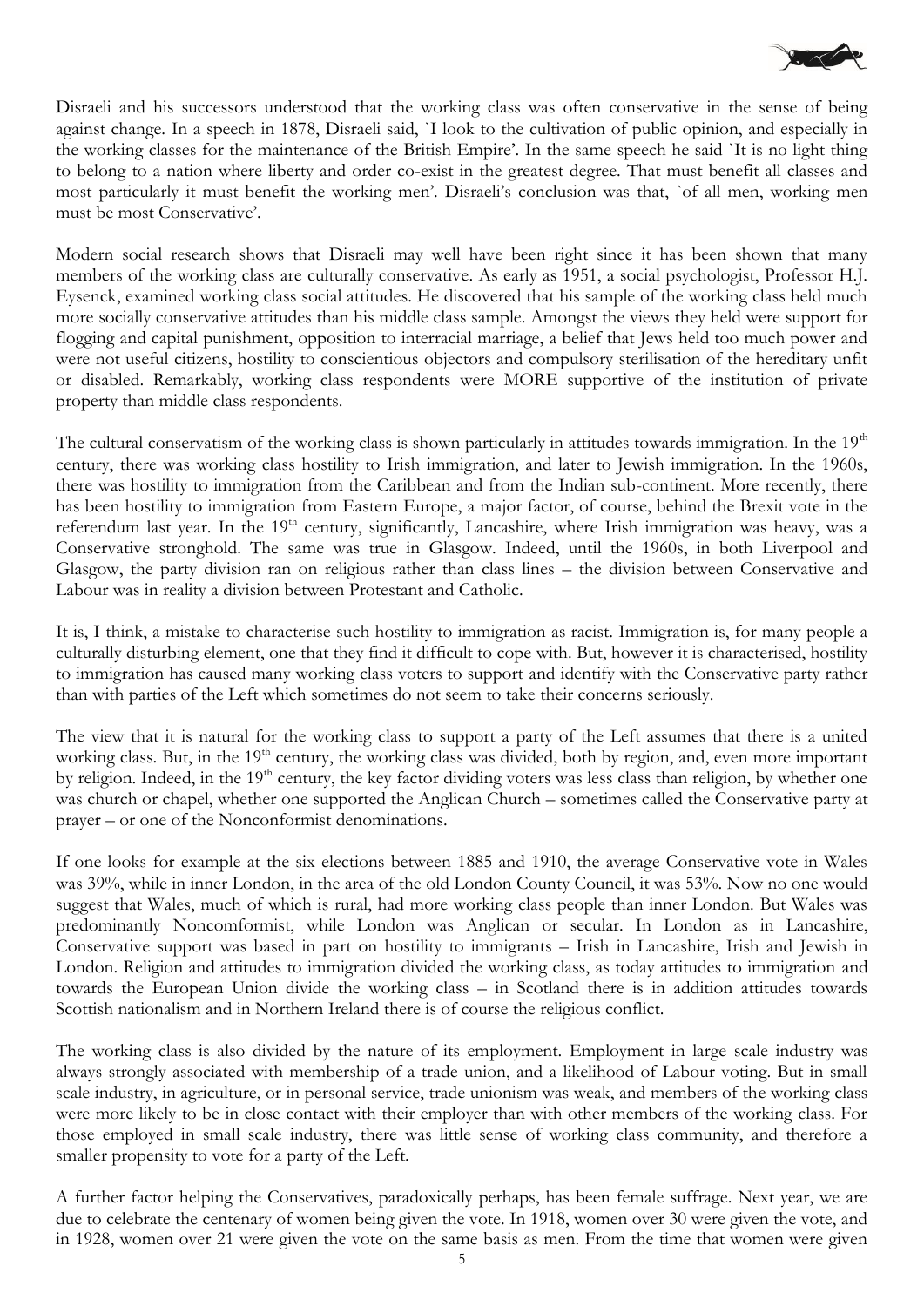

the vote in 1918 until the 1980s, women were more inclined to vote Conservative than men. Indeed, if women had voted in the same way as men, Labour would have been continuously in power from 1945 to 1983; while if, in the  $20<sup>th</sup>$  century, only women had been able to vote, the Conservatives would have won every single general election except for the three Left-wing landslides in 1906, 1945 and 1997.

Part of the reason for this was that the interests of women were, during this period, very different from those of men. Women were much more likely to be church goers than men, and for much of the  $20<sup>th</sup>$  century, churchgoing was associated with Conservative voting.

The Left – the Liberals and then Labour – tended to be geared to the interests of men at the workplace. Female interests were presumed to be equivalent to those of the male breadwinner. For, until the last quarter of the 20<sup>th</sup> century, the majority of women, and certainly the vast majority of married women, were not part of the labour market. They were therefore far less likely to belong to trade unions than men; and those who were in the labour market were less likely to be unionised. In their role as housewives, women saw themselves as consumers rather than as producers, and were perhaps more concerned with the dangers of rising prices from excessive wage demands, than with higher wages. During the postwar period of Labour government, there was a system of rationing and subsidies to provide fair shares for all. But many female consumers were opposed to this, and formed a body called the Housewives League, calling for its abolition. That was achieved primarily under the Conservatives in the early 1950s. In 1955, Attlee, the Labour leader, made the following very revealing comment. He said that the `Conservative government, by the abolition of subsidies, has brought about untold difficulties. I realise that the rationing of foodstuffs was not popular, but at least it enabled people to obtain fair shares at reasonable prices. Nowadays --- the shops [are] filled with articles at prices which the ordinary man and woman cannot afford'. BUT – most women were not opposed to the abolition of rationing. Instead, they welcomed the greater variety of food in the shops.

The social class system, then, was cross-structured by a gender system which cut across it. The Conservatives were more skilled than parties of the Left in appealing to women. They were also more skilled in appealing to the young. They appreciated more than parties of the Left did that the vast majority of people are not particularly interested in politics or in attending political meetings. They therefore organised social occasions with minimum political content. For women whose husbands had gone out to work, there were coffee mornings and wine and cheese parties – social occasions with no political content - at which they could meet friends. For the Young Conservatives in the 1950s, there were social occasions – dances, tennis matches and the like. In a famous comedy programme in 1961 called 'The Blood Donor' starring Tony Hancock, the hero tells the nurse he has decided to do something for the benefit of the country. `What should it be, I thought, become a blood donor or join the Young Conservatives? But as I'm not looking for a wife and I can't play table tennis, here I am'.

Most young people in their late teens or early twenties would certainly prefer the social occasions arranged by the young Conservatives to what was being offered by the Young Socialists - earnest seminars on nuclear disarmament, the problems of the nationalised industries or the future of the welfare state. In this way, people who were on the whole perhaps not very interested in politics would be drawn into the orbit of the Conservatives. Interestingly, in the first election held after the vote was lowered to 18 year olds in 1969 – the election of 1970 – the young disproportionately supported the Conservatives. Many thought of the young of those days as radical students. BUT – at that time the vast majority of young people were not at universities, but in the labour market – working perhaps in building sites or secretarial offices – and had little sympathy with rebellious students in elite universities. Today, of course, the Conservatives seem to have lost their magic touch in appealing to the young; and in recent elections, and in particular the election held earlier this year, the young have voted very disproportionately for the Labour Party. That is a serious problem for the Conservatives which they have to resolve if they are to remain as a party of government.

The Conservatives have been most successful electorally when voters have been frightened. Lord Davidson, a former chairman of the party, said in 1961. `If you look at the history of the Conservative Party, you will always find that it is when the country is scared of wild-cat schemes and wants safety that it turns to the Conservative Party'. Their first long period in office – of Tories before the term `Conservative' came into existence - was during the aftermath of the French Revolution, from 1812 to 1830, when voters were frightened of revolutionary upheavals in Britain similar to those that had occurred in France. Their second long period of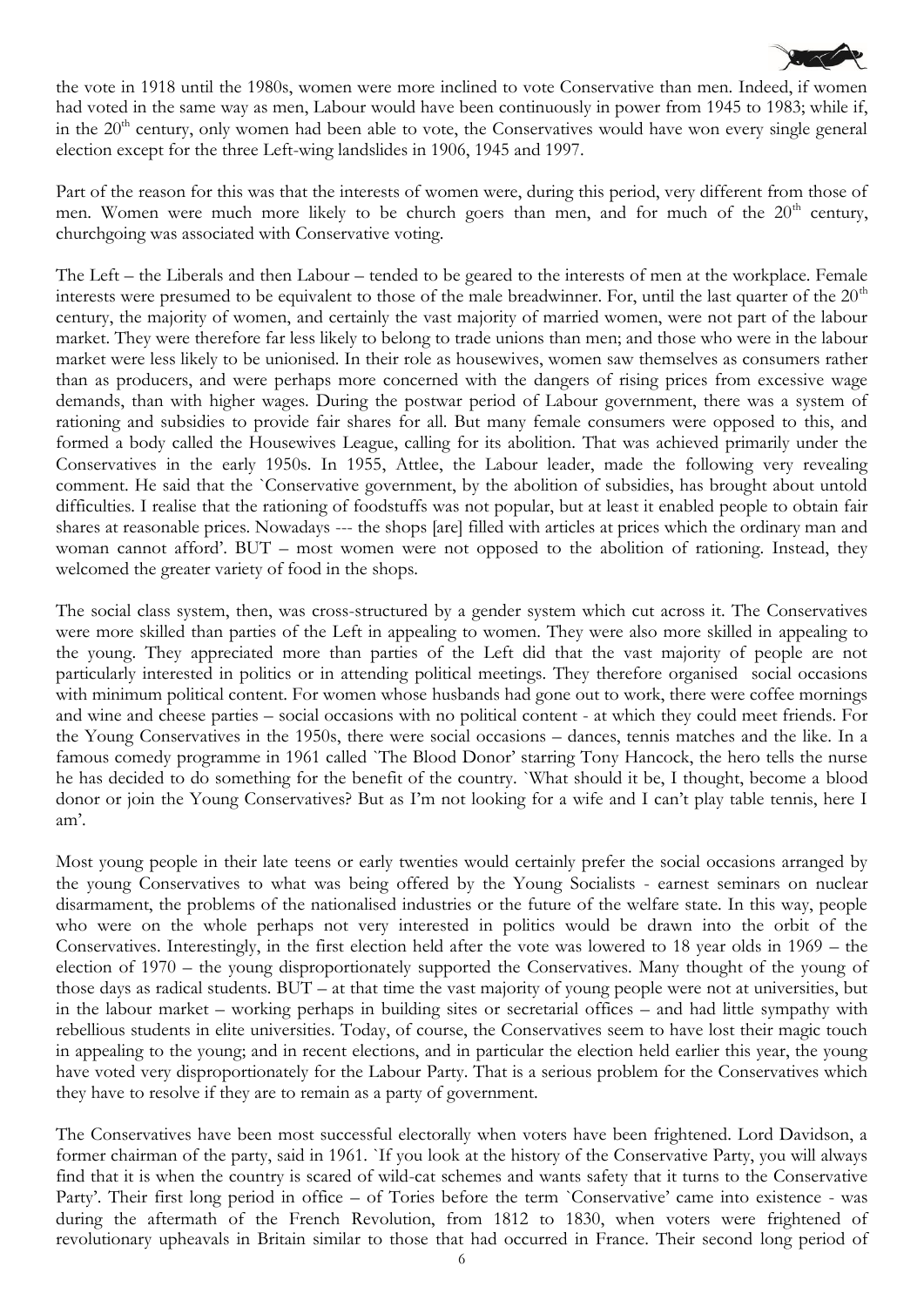

office came after 1886 when Gladstone had proposed Home Rule to Ireland. British voters reacted against what they thought of as a surrender to terrorism and the break-up of the United Kingdom. Their third period of success came in the interwar years when voters were frightened of the growing Labour Party, which they equated, however absurd it might now seem, with extremism, and even with Communism. In the post war years, the Conservatives had a period of success after 1951, when voters felt that the Labour Party could not be trusted with the economy; and then, after 1979, when, following the winter of discontent, voters were frightened of trade union power.

Fear of the radical Left has led to defections from the Left to the Conservatives not only by voters from the Left but also by leaders of the Left. Indeed, Conservative dominance has been greatly assisted over the past 130 years by the defection to them of leading figures of the Left – in 1886 of Joseph Chamberlain, who was opposed to Irish Home Rule, in 1918 of Lloyd George when he formed a coalition with the Conservatives. Both Chamberlain and Lloyd George were dissident Liberals - and then in 1931, Ramsay MacDonald, a dissident socialist, when he formed a National Government in the middle of the slump. These men helped the Conservatives win landslide election victories in the general elections of 1900, 1918 and 1931. The politics of Chamberlain, Lloyd George and MacDonald have been described in many and various ways, but no one has ever suggested that they were Conservatives. Yet they helped secure landslide majorities for the Conservatives in three general elections. The Conservatives in the  $20<sup>th</sup>$  century were to prove far more flexible and adaptive in attracting dissident elements than the parties of the Left; and this was one of the reasons for their success. Harold Macmillan who was Prime Minister from 1957 to 1963, mischievously suggested that, `The last purely Conservative government was formed by Mr. Disraeli in 1874 --- it is the fact that we have attracted moderate people of Liberal tradition and thought into our ranks which makes it possible to maintain a Conservative government today'.<sup>1</sup> That process of attracting `moderate people of Liberal tradition' began in 1886; and it prefigured Conservative electoral success in the  $20<sup>th</sup>$  century. It also weakened and divided the forces of the Left, blunting their radicalism.

Lord Salisbury, Prime Minister at the end of the 19<sup>th</sup> century, expressed this view of Conservative success to his daughter, Lady Gwendolen Cecil, when she was preparing his biography. He used to insist, so she says, `that the forces which make for the defence of institutions as well as the principles bound with them, are immensely powerful and sufficient in themselves to win adherence to any party that is able sincerely and loyally to place itself at their service --- He used to declare --- that Mr. Gladstone's existence was the greatest source of strength which the Conservatives Party possessed --- He did not shrink from the fact that according to his views the success of his own party was dependent on the existence of the other'. `I rank myself no higher in the scheme of things than a policeman – whose utility would disappear if there were no criminals'. Conservative success, therefore, was gained as it were by default.

The same point was made in more popular form in the 1920s in a children's story of the period by a writer once popular – but perhaps almost forgotten today - a writer called Richmal Crompton who wrote books about a young scamp called William. I certainly remember enjoying the William books when young, although I don't know whether they are still read today. In 1930, Richmal Crompton wrote a book of stories called `William the Bad', and one of the stories in that book is called `William the Prime Minister'. In this story, William and three of his friends decide to hold a mock election. William explains the differences between the parties.

`There's four sorts of people tryin' to get to be rulers', he says. `They all want to make things better, but they want to make `em better in different ways. There's Conservatives an' they want to make things better by keeping' 'em jus' like what they are now. An' there's Lib'rals an' they want to make things better by alterin' them jus' a bit, but not so's anyone'd notice, an' there's Socialists, an' they want to make things better by takin' everyone's money off' em, an' there's Communists an' they want to make things better by killin' everyone but themselves'. One of William's friends, Henry, is the Socialist candidate, but another boy says that Henry's proposal to take the money of others is sinful. Another friend, Douglas, is a Liberal who promises presents to anyone who votes for him. But William, the Conservative, wins the mock election unanimously.

Another of the stories in a book called `William the Fourth' published in 1924, is called `The Weak Spot'. William's much older brother, Robert, joins a Society of Reformed Bolsheviks. He buys a red tie, and says that

1

<sup>1</sup> Macmillan, *The Past Masters*, pp. 18-19.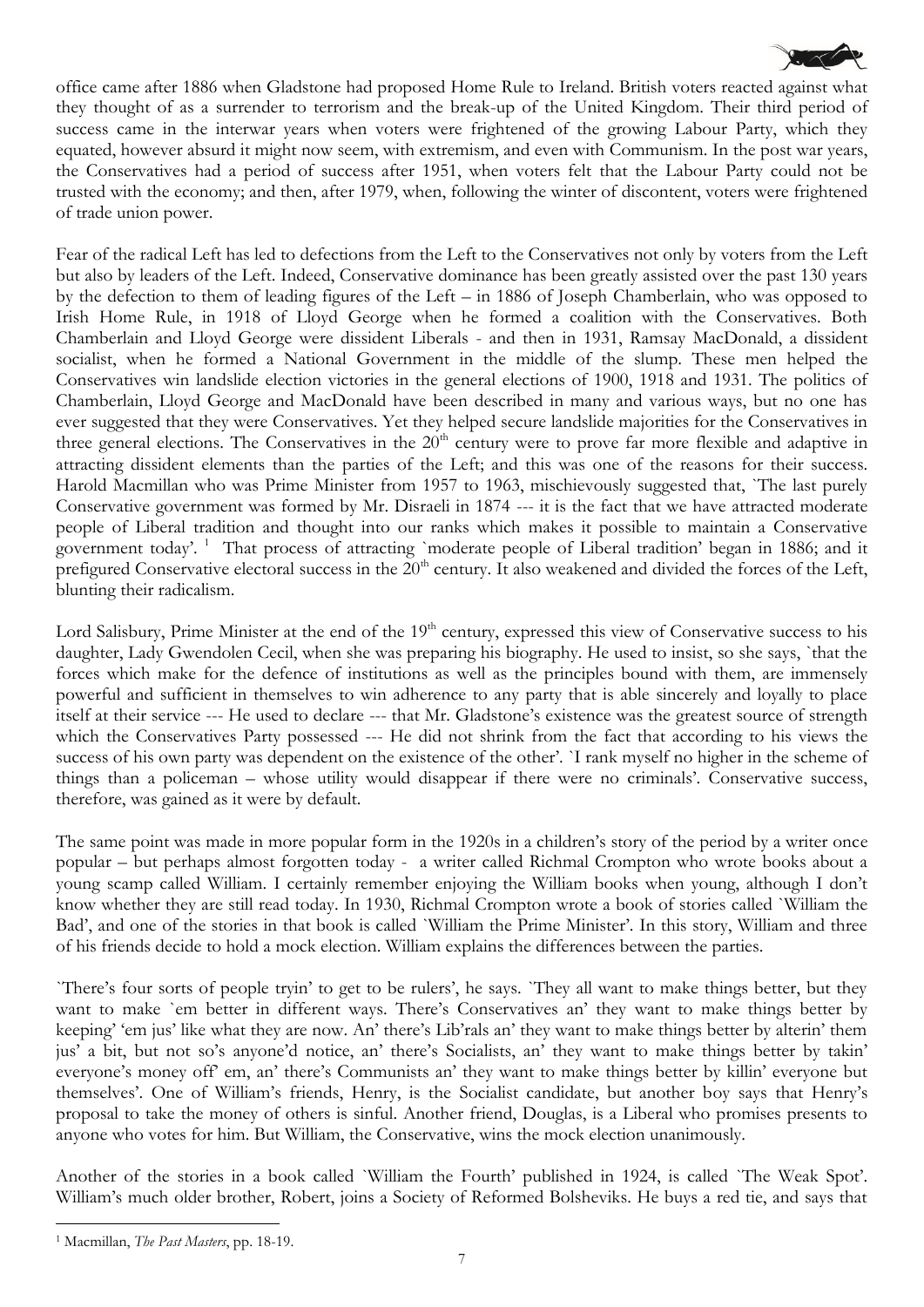

So the culture of childrens stories at that time – and perhaps at other times as well – seemed very much in sympathy with the Conservative cause. Writing a little later, George Orwell lamented the Conservative implications of childrens stories – he mentioned specifically the Billy Bunter stores set in a public school called Greyfriars, and said that these were forms of concealed propaganda giving working class children the idea that the existing social hierarchy was both stable and beneficial. He made a plea for Socialist stories for children. But that plea has not yet, I think, been answered. Perhaps it never will be.

But these childrens stores do imply something rather interesting. People on the Left tend to assume that it is natural for the working class to be on the Left, and that anyone from the working class who is NOT on the Left is somehow deviant. But – perhaps the examples from these childrens stories shows that the fundamental culture of the country is so much in congruence with that of the Conservative party that it is the Left-wing voter, whether working class or not, who is deviant. So, on this view, it is natural for a member of the working class to support the Conservatives, and what needs to be explained is not why a minority of the working class vote Conservative, but why the majority do not.

But, despite the evidence of the childrens stories, and despite what Lord Salisbury said, the Conservatives have not always relied on an entirely negative appeal to the people. They have also had a positive conception of government to put before the voters. In Disraeli's novel, Sybil, written in the 1840s, a novel still well worth reading and which, together with its companion volume, Coningsby, provide an excellent account of the author's political beliefs, he declared that the Tory party `has its origin in great principles and in noble instincts'. One of those instincts was `to announce that power has only one duty – to secure the social welfare of the people' – the word `people' written in capital letters. The quotation in the book about the two nations is no doubt too well known to bear repetition, but the following one is less well known. It is perhaps a little melodramatic. The hero of the novel, Egremont, the Earl of Marney, is talking to a leader of the working class Chartist movement called Gerard. Egremont says `a great family, rooted in the land, has been deemed to be an element of political strength'.

`I'll tell you what', said Gerard, `there is a great family in this country, and rooted in it, of which we have heard much less than they deserved, but of which I suspect we shall very soon hear enough to make us think a bit'.

`In this county'?

`Ay, in this county, and every other one. I mean the PEOPLE'.

And the novel ends with Egemont marrying the daughter of Gerard, the Chartist, symbolising the union between the aristocracy and the working class which Disraeli hoped that the Conservative Party would be able to achieve.

Disraeli believed that Conservatism did not and must not mean mere blind adherence to the status quo. It must also mean social reform. He was the first leading politician in Britain to put legislation to improve public health on to the political agenda. In a speech delivered when in opposition at Manchester in 1872, he spoke about the need to `increase the well-being of the working classes of this country', and insisted that `public attention' `ought to be concentrated upon sanitary legislation. ---- Pure air, pure water, the inspection of unhealthy habitations, the adulteration of food – these and many kindred matters may be legitimately dealt with by the legislature'. He then added, rather whimsically, that there was a great mistake in the Scriptures – for, instead of the phrase - vanity of vanities, all is vanity – vanitas vanitatum, Omnia vanitas - `the wise and witty king' had really said Sanitas, sanitatum, Omnia sanitas'. Disraeli was in fact the first PM to bring the needs of public health to general attention. `It was', he said, `impossible to overrate the importance of the subject. After all, the first consideration of a minister should be the health of the people. A land may be covered with historic trophies,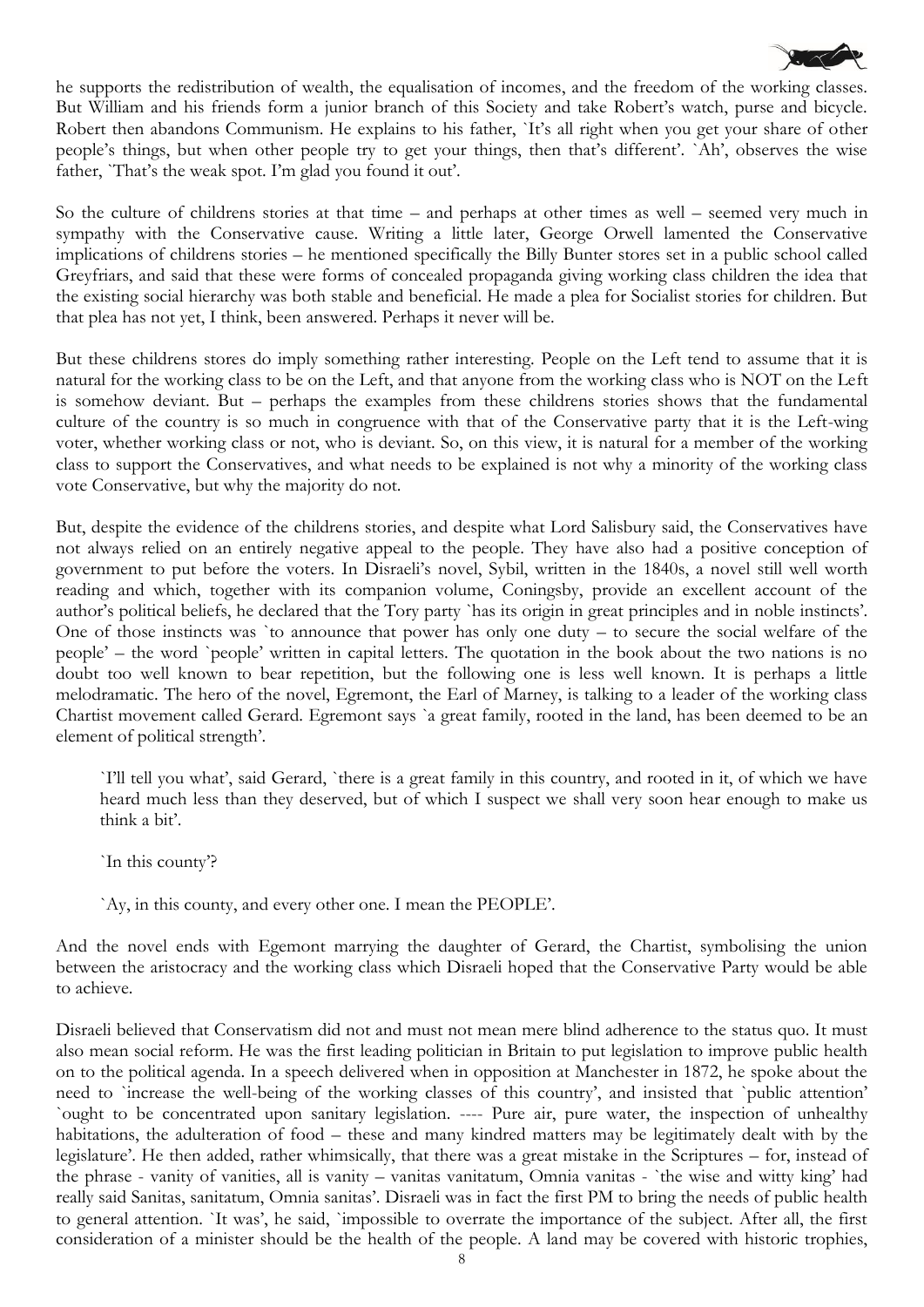

with museums of science and galleries of art, with universities and with libraries: the people may be civilised and ingenious; the country may be even famous in the annals and action of the world, but, gentlemen, if the population every ten years decreases, and the stature of the race every ten years diminishes, the history of that country will soon be the history of the past'.

But, of course, the problems of the Conservative Party are very different today from what they were in the late  $19<sup>th</sup>$  century. Traditionally, the Conservative Party saw itself as the party of the nation, and also the Empire, which it championed even in the postwar world. The 1951 Conservative manifesto declared, 'The Conservative Party, by long tradition and settled belief, in the Party of the Empire.' But, in the postwar world, the Empire was coming to an end and the nation seemed in decline. Britain no longer seemed one of the world's great powers. The Conservative Party had also seen itself as the party of religion, but religion too seemed in decline, as Britain was becoming a more secularised society. In addition, the growth of social mobility and an adversary culture was challenging traditional Conservative ideas on hierarchy and order. This was shown in the transition to a new and different kind of Conservative leader – one whose credentials were based on merit rather than birth.

Of the first four Conservative Prime Ministers after the war, Churchill was the grandson of Duke, and the son of a Chancellor of the Exchequer.

Anthony Eden was the son of baronet and his second wife was Churchill's niece.

Harold Macmillan was the son in law of a Duke, who had been a Conservative Cabinet minister in the 1920s.

Alec Douglas- Home was a 14<sup>th</sup> earl.

These four were succeeded by products of the meritocratic revolution.

Edward Heath was the son of a builder and a lady's maid.

Margaret Thatcher was the daughter of a grocer.

John Major was the son of a trapeze artist in a circus, who then became a manufacturer of garden ornaments.

William Hague was the son of a soft drinks manufacturer. Later, Michael Howard was the son of a Romanian Jewish immigrant who became a shopkeeper in South Wales.

With David Cameron, we were back perhaps to a more traditional style of leader. BUT – Theresa May has more in common with leaders such as Heath, Margaret Thatcher and Major. Her father was a vicar in a small Oxfordshire parish, and she was educated at a state school. She is, indeed, the first Prime Minister to have attended a comprehensive school.

In the postwar years, the symbols associated with the Conservative Party – Empire, patriotism and religion – seemed no longer relevant. Further, the wartime coalition and the growing consensus on policy in the 1950s made it much more difficult to characterise Labour as insurgent or revolutionary party. Churchill had tried it in the 1945 election campaign when he had said that a socialist state could not be introduced without some form of Gestapo, but it appeared absolutely ridiculous to compare the Labour Party which had governed with him during the war to the Nazi party, and the mild-mannered Attlee to Hitler or Himmler.

Moreover, voters demanded much more from government than they had in the past. The public had growing material needs and a belief that the government should meet them – in particular, successful management of the economy – the preservation of full employment, rising living standards, and a developing welfare state. In the 1950s, therefore, the Conservatives came to justify their title to power by their success at managing the economy, which they contrasted with the supposed errors of the post-war Attlee government. The party of the nation transformed itself into the party of successful economic management. But that too seemed in difficulty by the 1970s, when it appeared that the British economy, like Britain's great power status was in decline.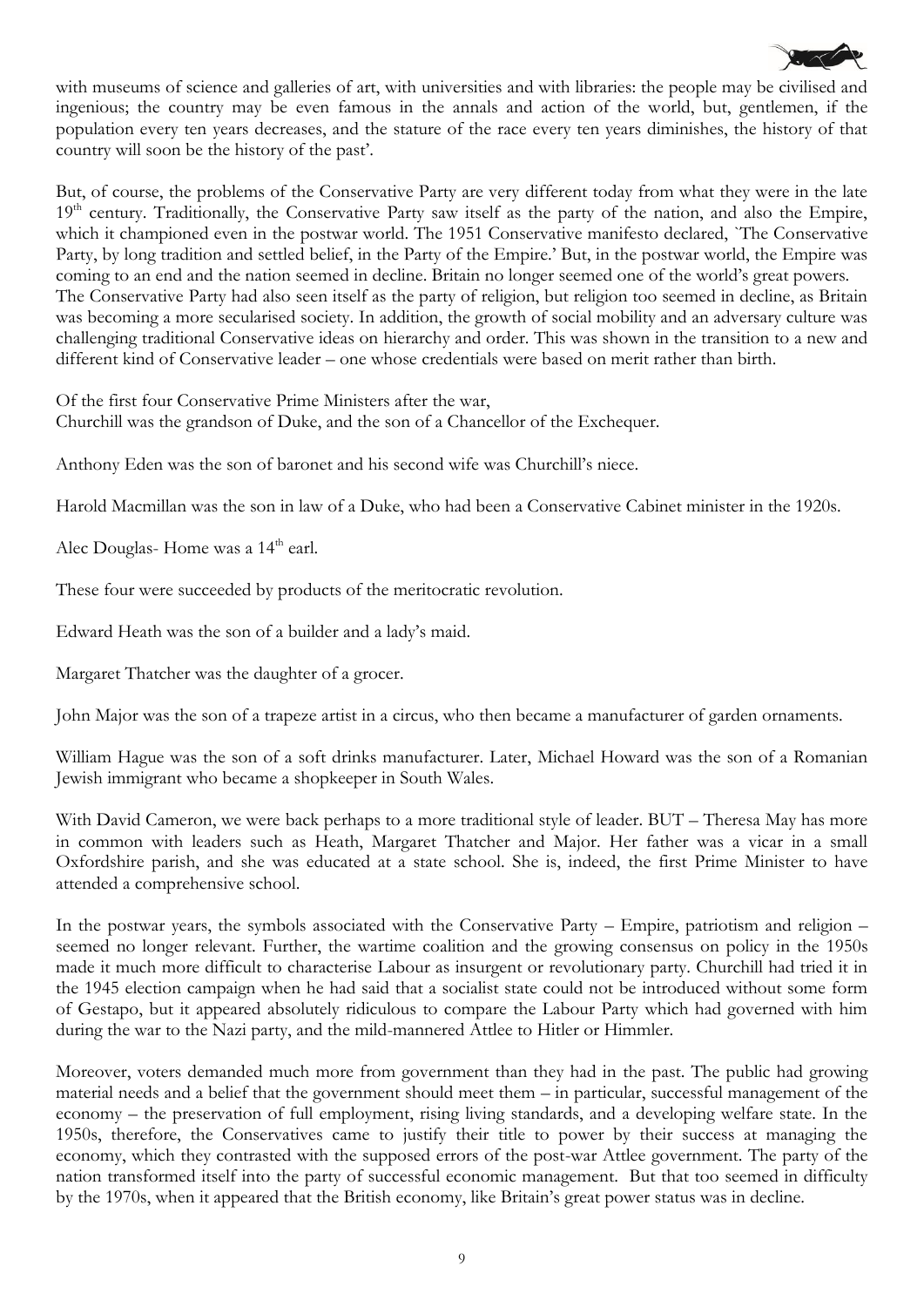

The trouble was that both major parties were raising expectations of economic growth which could not be met. The problem of raising the rate of growth seemed intractable. The first response under the Conservatives, led by Harold Macmillan in the early 1960s was a greater degree of state intervention – a National Economic Development Office to encourage growth and a National Incomes Commission to develop an incomes policy. Hopefully, the Conservatives could work with both sides of industry to improve Britain's economic performance. The trouble with this approach, however, was that it brought the Conservatives into conflict with the trade union movement when Conservative governments tried to restrict the growth of wages. Under Edward Heath, Prime Minister from 1970 to 1974, an Industrial Relations Act was passed to bring the trade unions within the framework of the law. But the trade unions refused to cooperate with it. And the Heath government was brought down by the trade unions following a miners strike in the winter of 1973-4 and the `Who Governs?' election of February 1974 which brought Labour to power.

The failures of the Macmillan and Heath governments ended the implicit assumption that the Conservatives could manage the postwar consensus better than Labour. It was becoming much more difficult for the Conservatives to pose as the party of efficient management. But, in any case, the policies that had been adopted by Conservatives to control inflation and encourage economic growth involved a much greater degree of government intervention than most Conservatives thought was desirable. There seemed to be a kind of ratchet whereby each Labour government increased the power of the state without it being reversed by Conservative governments. But Conservatives, so most members of the party believed, were not there merely to accept an enhanced role for the state. They were there to ensure that there was a smaller role from the state.

There was, moreover, an important Conservative constituency which had not shared in the benefits of the post war consensus, built in part upon a concordat between government and the trade unions - people on fixed economics - pensioners, the self-employed and small businesses – a natural Conservative constituency. It was this constituency which had suffered the most from inflation. It was this constituency which believed that, instead of the trade unions being recognised as a grand estate of the realm, their role should be lessened. It was this constituency which believed that the welfare state had got out of hand, and was subsiding the feckless and irresponsible. This constituency was hostile to many of the changes of postwar years – the enhanced role of the trade unions, the inflation which followed in its wake, the increase in immigration and crime and the growth of welfare dependence. But this constituency seemed to have been ignored by the postwar leaders of the Conservative Party – Churchill, Macmillan, Heath – desperate to conciliate the unions.

It was this constituency which came to recognise Margaret Thatcher as the true representative of their hopes and fears.

What this constituency demanded was less intervention, and a renewed emphasis on patriotism and nationhood. Enoch Powell, who was in many years the John the Baptist of the new regime, of Thatcherism, declared, `Nationhood, with all that word implies, is what the Tory Party is ultimately about'. The Conservatives should become again the party of the nation, not the party of the state.

The essence of Thatcherism was the abandonment of the attempt to resolve Britain's economic and social problems outside the framework and institutional constraints of the postwar consensus - a consensus which Margaret Thatcher saw as basically social democratic and not conservative. She sought to challenge the role of the public sector, the mixed economy and the immunities of the trade unions, to reduce their bargaining strength. by setting a new legal framework for industrial relations. She sought to encourage individual responsibility and to lower expectations of what the state could do. She sought to recreate the spirit of enterprise which she believed had been weakened by excessive state control. The market would be given an enhanced role as a MEANS to the creation of a more ordered and responsible society. `Economics are the method, the object is to change the heart and soul', Margaret Thatcher said in 1981.

But Thatcherism raised its own problems. The primary problem was that it tended to the creation of a society based on instant gratification and the immediate satisfaction of consumer needs. The appeal of Thatcherism was less to the values of individualism, responsibility and self-reliance than to the material benefits – in particular the tax cuts, capital and home ownership. People accepted these while ignoring the sermons about discipline, effort and self-restraint. In the late 1980s, the Lawson boom was less about saving and investing, more about borrowing and spending.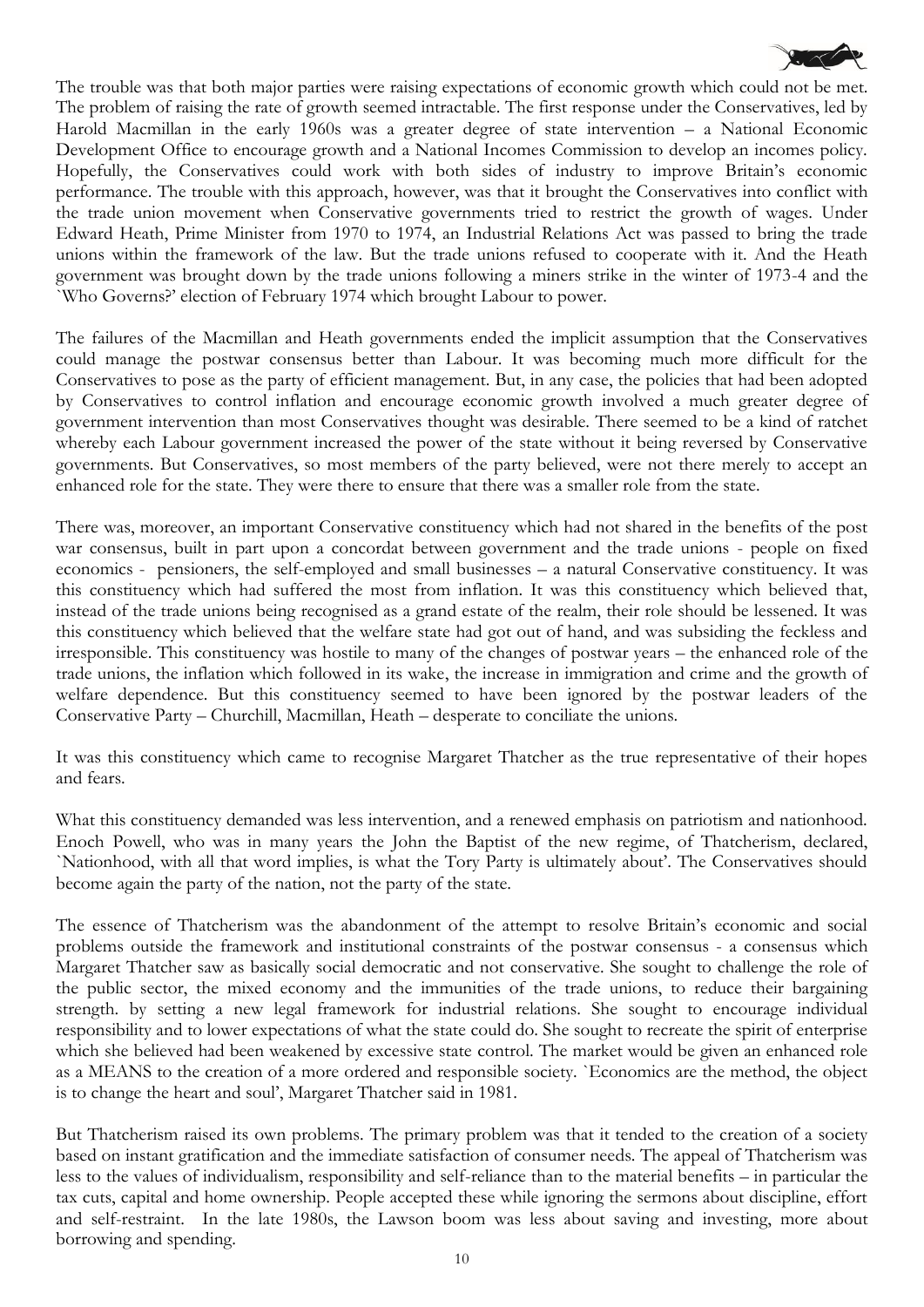

Were Thatcherite entrepreneurs really heroes? Or did they not symbolise a cash nexus, a feeling that human relationships could be reduced to calculations of interest, and that individuals had no sense of responsibility for each other. That was precisely the opposite of what Margaret Thatcher had sought to achieve.

In the 1930s, Harold Macmillan, who was to be a bitter opponent of Thatcherism, declared, - Star 25 June 1936 - `The Conservative Party has become dominated by money and the City'. And he went on to say that `a party dominated by second-class brewers and company promoters – a Casino Capitalism – is not likely to represent anybody but itself'.

An unkind critic said that Margaret Thatcher had sought to create an economy in the image of her father, the thrifty grocer and Methodist lay preacher who always put aside money for a rainy day. But, instead, she had created a society in the image of her son, a get rich quick businessman.

The trouble was that the market economy was a distinctly unconservative force, undermining and subversive of established values. It undermined the status quo – the landed gentry, the church, the traditional family, the local community, even the nation itself as a result of the pressures of globalisation. And globalisation meant cooperation with Europe. The Conservative commitment to Europe was made in the 1960s when it was believed that Europe held the secret of a higher rate of economic growth, a secret that had eluded British politicians. In 1977, Margaret Thatcher, as Leader of the Opposition, went so far as to say, `We are the European Party in the British parliament and among the British people and we want to cooperate wholeheartedly with our partners in this joint venture', remarks which might lead to her being expelled from the party today! For the European cause always sat uneasily on Conservative shoulders, for the Conservatives were, after all, the party of the nation not the party of globalisation.

There has been a reaction against Thatcherism, even in the Conservative Party; and that reaction reached its climax in the election campaign earlier this year when the Conservative manifesto declared that `We must reject the ideological templates provided by the socialist left and the libertarian right' – thus implicitly equating Margaret Thatcher and perhaps also David Cameron with Jeremy Corbyn - `and instead embrace the mainstream view that recognises the good that government can do'. Later the manifesto said `The government's agenda will not be allowed to drift to the right'. Theresa May is as distant from Thatcherism as Jeremy Corbyn is from Tony Blair.

Traditionally, Conservatives were deeply concerned with the bonds of community. Today, they face a fundamental CONFLICT between economic liberalism on the one hand and a stable society on the other. It is clear that a moral framework is needed if markets are to work effectively.

The very real achievements of Thatcherism raise a key problem for Conservatives, a problem which no government has yet been able to resolve. How do we reconcile the values of community, of trust, of responsibility with a dynamic private enterprise society which seems to brush these values aside. This is perhaps the main problem, apart of course from Brexit, which Conservatives need to resolve.

Still, despite all the changes, there are unchanging themes in Conservatism, linking the party today with its founders in the 19<sup>th</sup> century. Indeed, the sort of person who is likely to vote Conservative today is probably the same sort of person who would have voted for the party in the  $19<sup>th</sup>$  and  $20<sup>th</sup>$  centuries. What, then, is Conservatism about? Let us go back again to Disraeli.

`The Tory party', he declared in 1872, `unless it is a national party, is nothing'. He meant three things by that. The first was that it must seek to represent all parts of society, not just a particular class. `It is', he said `a party formed from all the numerous classes in the realm – classes alike and equal before the law, but whose different conditions and differing aims give vigour and variety to our national life'. It is because the Conservatives have always seen themselves as the party of the nation, that they have always been so uneasy with the commitment to Europe. Secondly, he saw the party as a party of the United Kingdom as a whole, a Unionist party. For this reason the Conservatives always resisted attempts by Home Rulers or nationalists, whether from Ireland or Scotland, to disintegrate the kingdom; just as they resist what many see as the attempt by the European Union to undermine the nation. Finally, the Conservatives see themselves as the party which stands up for Britain in the